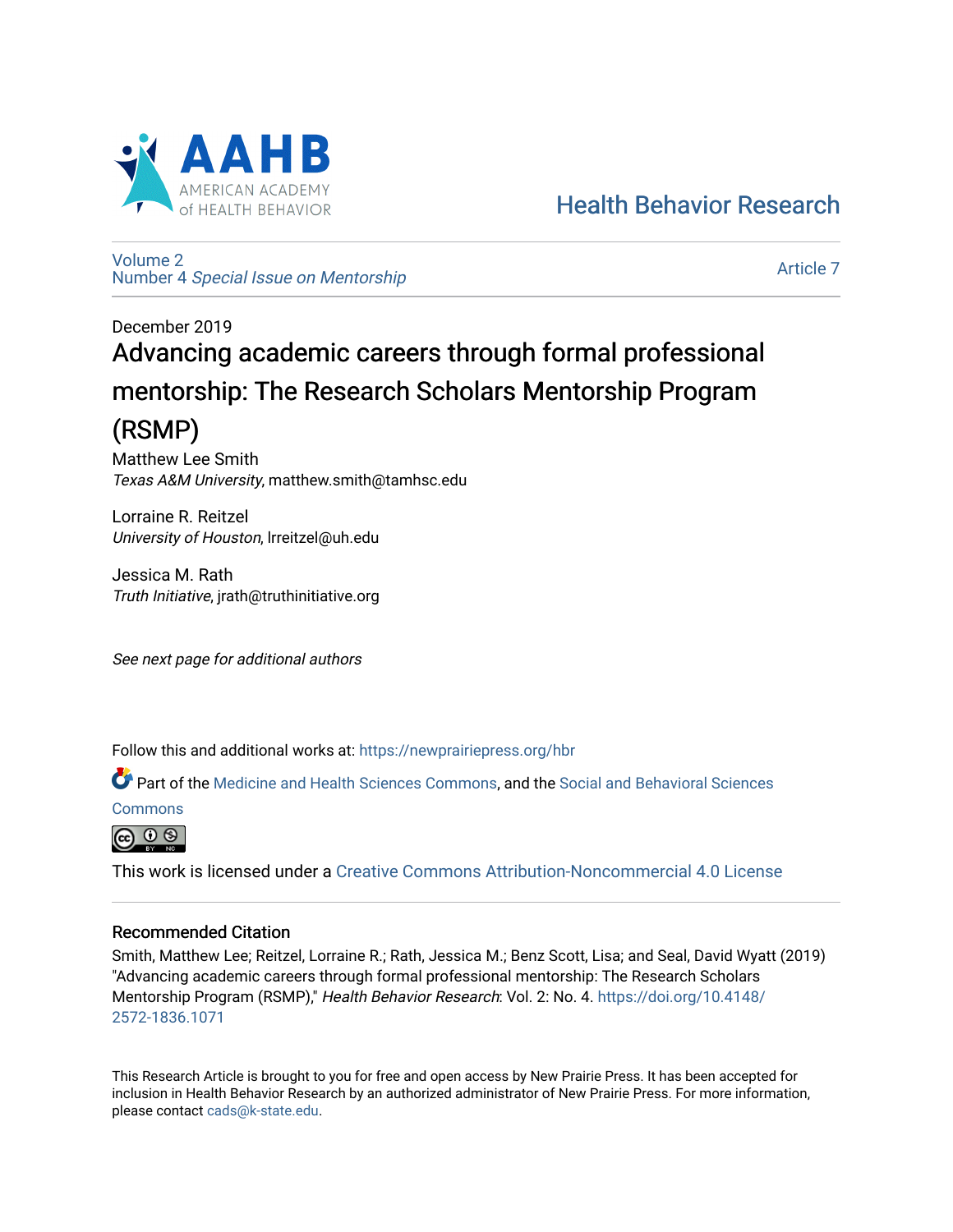# Advancing academic careers through formal professional mentorship: The Research Scholars Mentorship Program (RSMP)

# **Abstract**

Mentorship is an essential component of professional development for young and emerging scholars. In partnership with the Kellogg Health Scholars Program, the American Academy of Health Behavior (AAHB) developed the 12-month Research Scholars Mentorship Program (RSMP) as a mechanism to facilitate high-quality mentorship interactions among junior and seasoned investigators within the Academy. This article provides a rationale, history, and description of the RSMP, as well as the collective scholarly achievements of the Cohorts and future directions. To date, 44 Pairs have initiated or completed the program. Products written and submitted by the Pairs during the 12-month mentorship period have included grants ( $n = 21$ ), peer-reviewed manuscripts ( $n = 64$ ), and book chapters ( $n = 2$ ). Additionally, Pairs have collaborated to initiate new studies ( $n = 10$ ) and develop new courses ( $n = 1$ ). AAHB's commitment to mentorship and professional development fueled the development of the RSMP to foster inclusive scholarship, expand membership, and promote productivity. The 12-month RSMP is a model for formal mentorship within professional organizations in that it facilitates Mentee-Mentor Pairs to enhance their professional and research trajectories through the execution of processes and development of products.

# Keywords

mentorship; mentorship program; professional organization; scholarship; productivity

# Acknowledgements/Disclaimers/Disclosures

The authors would like to thank the American Academy of Health Behavior for supporting this mentorship initiative to enhance professional development among its members. The authors also recognize the dedication of the past and current Research Scholars Mentorship Program (RSMP) Directors and Cohort members, whose productivity and commitment to health behavior research inspires the field. The authors also thank the home institutions of the Cohort members, which value career development and the scholarship of their employees. Lastly, the authors acknowledge and thank the National Institute for Minority Health and Health Disparities for supporting the inaugural Cohort as part of a R13 Conference Planning Grant (NIH, 1 R13 MD005702-01), and the W.K. Kellogg Foundation's Health Scholars Program for providing templates and assisting with recruiting an initial Cohort of post-doctoral scholars to the RSMP. More information about the RSMP can be found at http://www.aahb.org/Research\_Scholars.

# Authors

Matthew Lee Smith, Lorraine R. Reitzel, Jessica M. Rath, Lisa Benz Scott, and David Wyatt Seal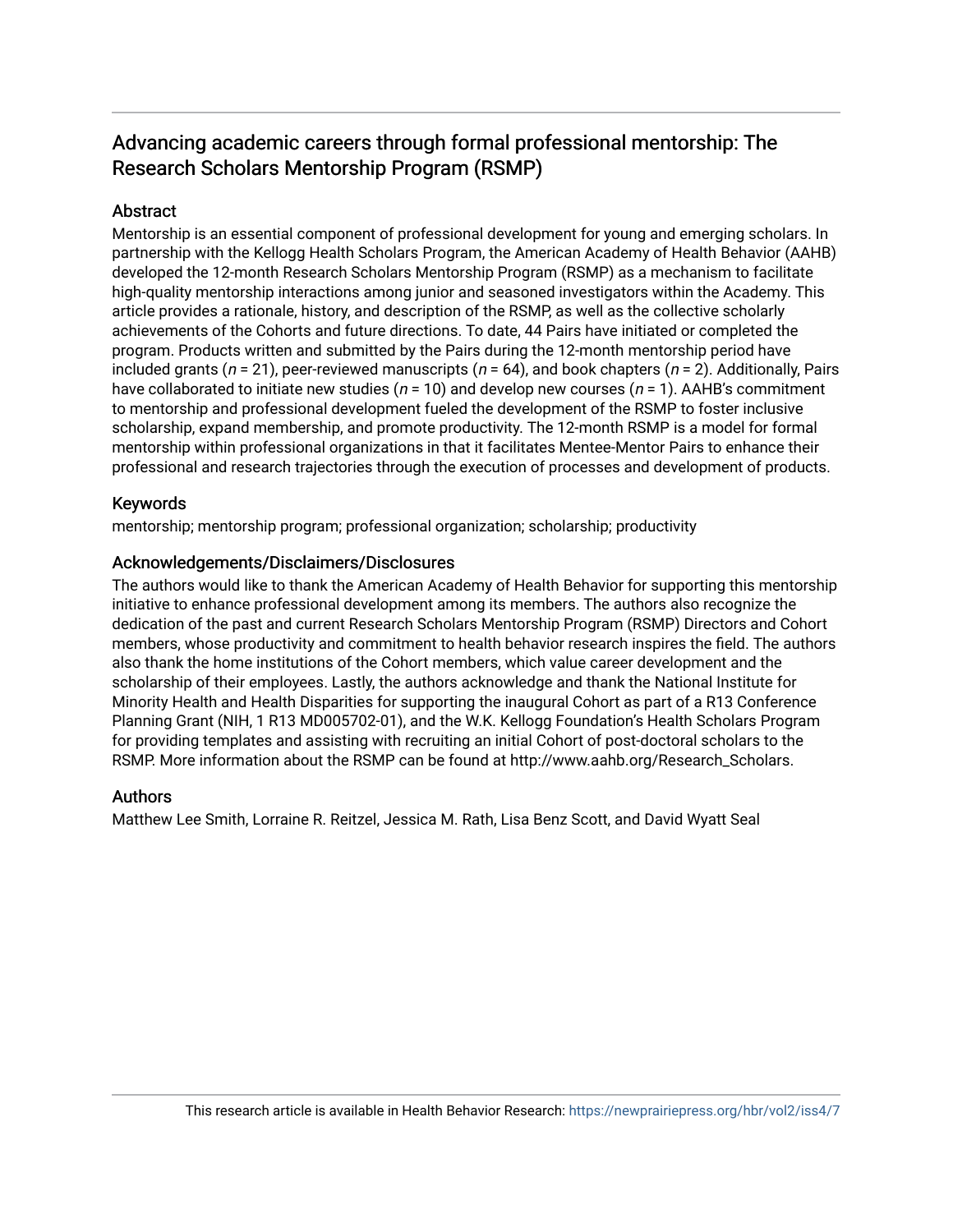# **Advancing Academic Careers through Formal Professional Mentorship: The Research Scholars Mentorship Program (RSMP)**

# **Matthew Lee Smith, PhD, MPH, CHES, FAAHB, FGSA\* Lorraine R. Reitzel, PhD, FAAHB Jessica Rath, PhD, MPH, CHES Lisa Benz Scott, PhD David Wyatt Seal, PhD, FAAHB**

#### **Abstract**

Mentorship is an essential component of professional development for young and emerging scholars. In partnership with the Kellogg Health Scholars Program, the American Academy of Health Behavior (AAHB) developed the 12-month Research Scholars Mentorship Program (RSMP) as a mechanism to facilitate high-quality mentorship interactions among junior and seasoned investigators within the Academy. This article provides a rationale, history, and description of the RSMP, as well as the collective scholarly achievements of the Cohorts and future directions. To date, 44 Pairs have initiated or completed the program. Products written and submitted by the Pairs during the 12-month mentorship period have included grants  $(n = 21)$ , peer-reviewed manuscripts ( $n = 64$ ), and book chapters ( $n = 2$ ). Additionally, Pairs have collaborated to initiate new studies ( $n = 10$ ) and develop new courses ( $n = 1$ ). AAHB's commitment to mentorship and professional development fueled the development of the RSMP to foster inclusive scholarship, expand membership, and promote productivity. The 12-month RSMP is a model for formal mentorship within professional organizations in that it facilitates Mentee-Mentor Pairs to enhance their professional and research trajectories through the execution of processes and development of products.

\*Corresponding author can be reached at: matthew.smith $@$ tamu.edu

# **American Academy of Health Behavior**

The American Academy of Health Behavior (AAHB) was established in the spring of 1997 through the efforts of Dr. Elbert Glover and 32 additional founding behavioral scientists (McDermott & Glover, 2010). The Academy was one of the first professional organizations designed to elevate the research contributions of health educators and social scientists (in the fields of psychology, behavioral medicine, etc.) in the larger context of apparent de-valuation of the health professions within university settings. The mission of AAHB was to serve as the "research home" for health behavior researchers whose primary commitment was to research excellence and the application of research-to-practice with the ultimate goal of improving public health.

Since the incorporation of its Board of Directors, membership in AAHB was inclusive of established researchers in the field, doctoral students, and early stage investigators who had a record of peer-reviewed empirical publications (i.e., affiliate members). The various "levels" of membership created fertile ground for the eventual establishment of a mentoring framework within AAHB whereby seasoned members could guide and contribute to the academic success of their more junior counterparts (McDermott & Glover, 2010), while actively engaging and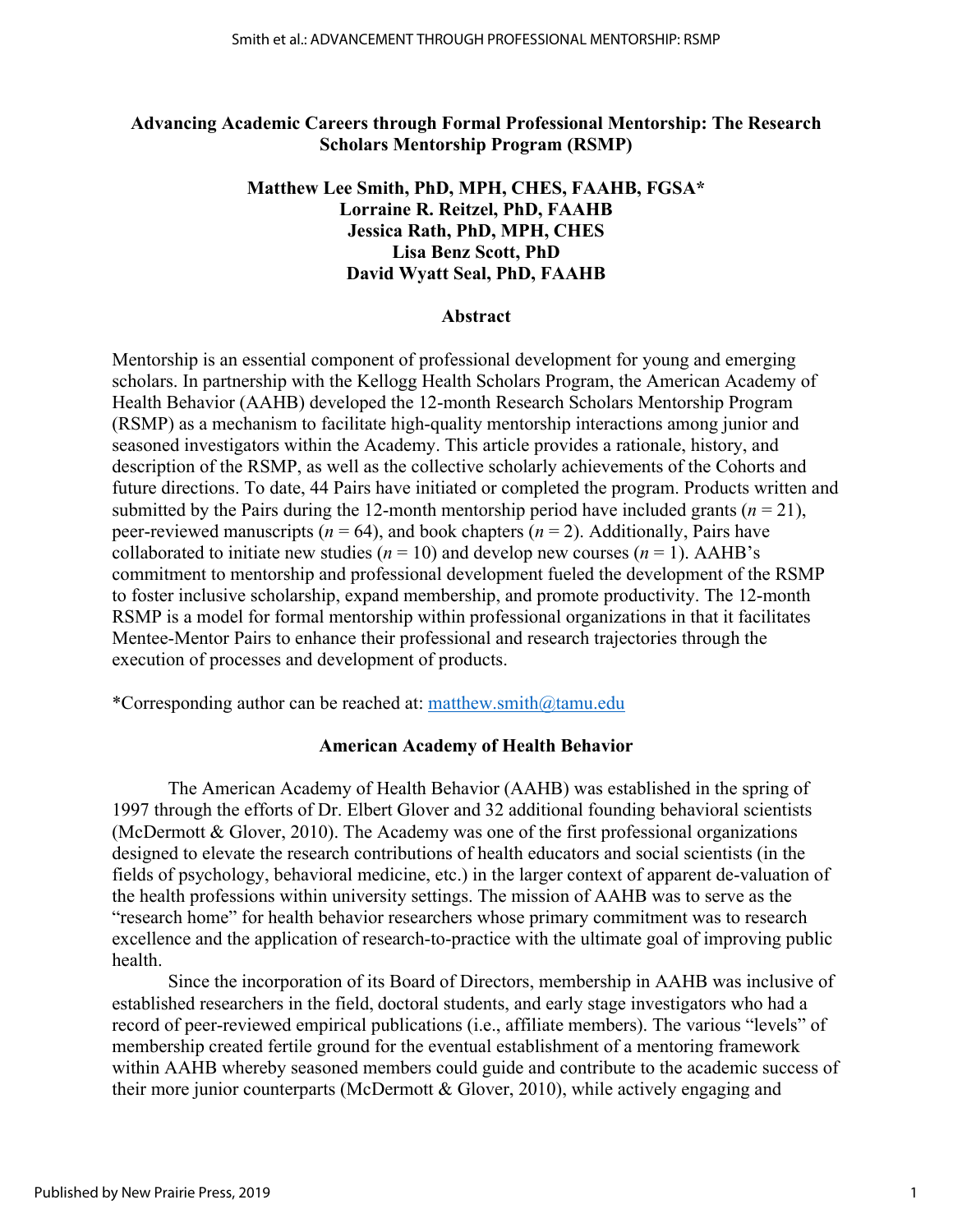retaining them in the organization. Moreover, because AAHB was intentionally designed to be a relatively small professional society, it was well placed to promote professional intimacy and collaboration amongst its members and to maintain a high caliber of science among its membership. The size of the membership nurtured small and intimate annual meetings where senior and junior members could come together to discuss the state of the science and future directions in the field (McDermott & Glover, 2010).

AAHB held its first conference in Santa Fe, New Mexico, in 1999 and has hosted an annual conference every year since 2001. The annual conference themes focus on emerging priorities and cutting-edge issues in health behavior research (see <https://aahb.org/MeetingPrevious> for more information). Since its start in 1997, AAHB's membership has expanded to its current count of 122 full members, 6 Emeritus, 24 affiliate members, and 36 doctoral student members.

#### **The Value of Mentorship**

 Over the years, AAHB annual conferences grew to provide several opportunities to promote and recognize excellence among junior scientists within the organization, including: (1) theme-based roundtables that brought senior scientists together with junior scholars for in-depth discussions; (2) mentoring workshops; (3) professional development lunch gatherings led by experts in the field (such as Dr. Larry Green); (4) the creation of an early-stage investigator research award (the Judy K. Black Early Career Research Award); (5) a mid-career mentoring award; and (6) other informal means of mentorship-focused interaction. The Academy's attention to mentorship and professional development has established a pipeline of young, qualified investigators who would eventually grow into AAHB Fellows and substantially contribute to the academic success of their home institutions (ultimately retaining them in academia (Snowden & Hardy, 2013)). Eventually, AAHB's focus on mentorship led to the development of the formal Research Scholars Mentorship Program (RSMP), which is the subject of this article. The RSMP was founded on the known benefits of mentorship to the promotion of academic success (Rubin, 2014), which are worth reviewing briefly prior to describing the program itself.

 Mentorship has been defined as a relationship between a junior and seasoned investigator that is designed to provide "resources (but not obligations), opportunities (but not demands), advice (but not orders), and protection" (Sacket, 2001, pp. 94-95). Essentially, mentorship exists when someone with knowledge and experience (the Mentor) conveys this information to someone (the Mentee) for the purpose of the Mentee's development as a professional (Inzer & Crawford, 2005). The benefits of mentorship are many, and can include: (1) developing and establishing a professional identity (Goltz & Smith, 2014), (2) learning new skills and processes to enhance competency and efficiency (van der Weijdgen, Belder, van Arensbergen, & van den Besselaar, 2015); (3) increasing scholarship and scholastic productivity (Muschallik & Pull, 2016); (4) expanding teams and networks for collaboration; (5) reciprocating knowledge exchanges among professionals; and (6) using what is learned to mentor others.

Particularly important for those under-represented in the sciences, mentoring can be accomplished through informal or formal relationship structures (Beech, et al., 2013; Inzer & Crawford, 2005; Johnson & Gandhi, 2015). While both types of mentorship are important, organizations invested in the development of their membership will often develop a formal mentorship program to achieve these goals. There are several known characteristics of effective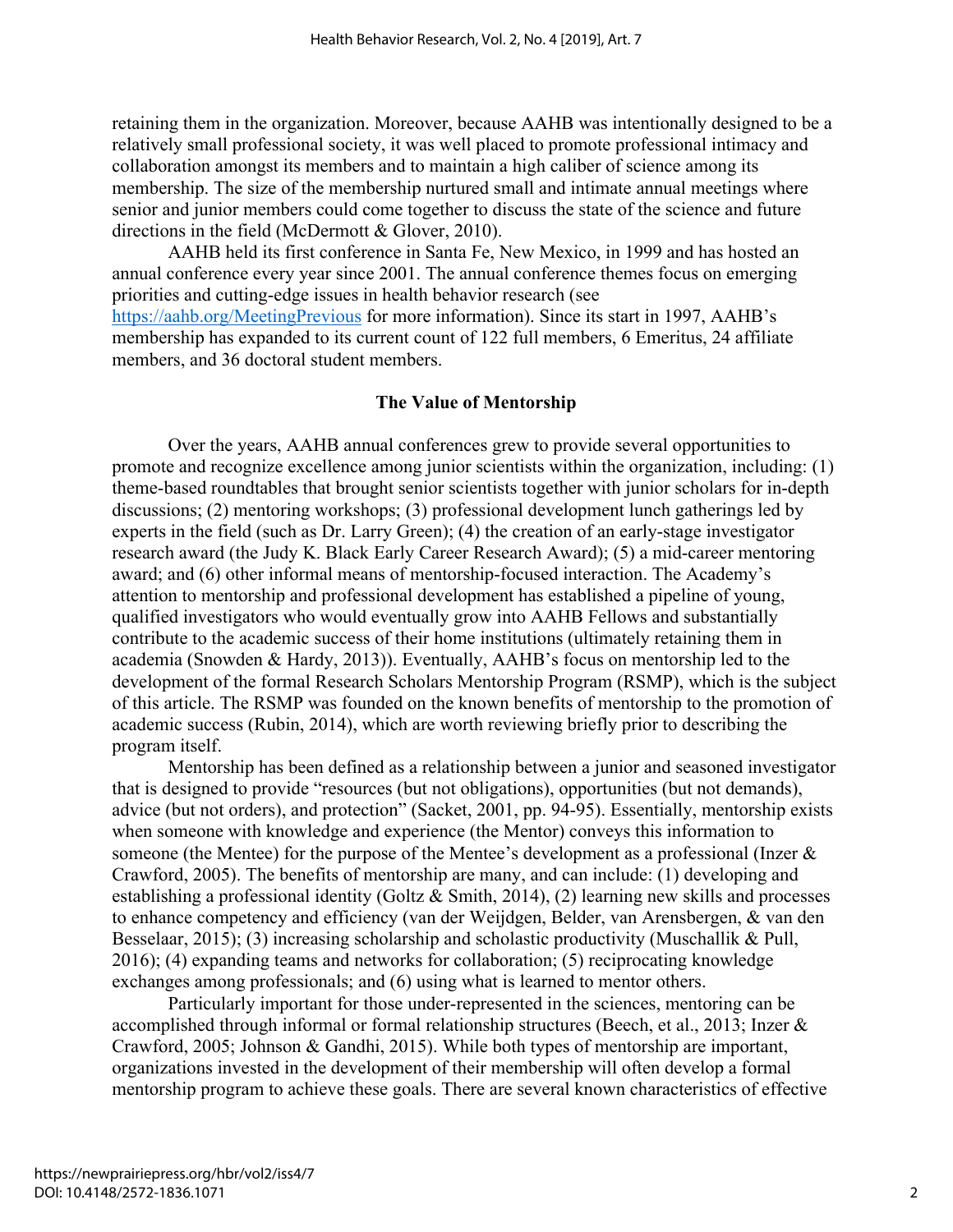organizational mentorship programs (Hanover Research, 2014). These include, but are not limited to: (1) support from organization's administrative leaders; (2) Mentee participation in Mentor identification/assignment; (3) facilitation of the program through formal administrative structure and support (e.g., a coordinator or director, formal documentation milestones); and (4) clarity of relationship targets, goals, and expectations. Other recommendations include that formal mentorship programs have an evaluation plan and a long-term goal of lasting informal mentorship. Formal mentorship programs are also recommended to explicitly connect their missions and activities with the goals and mission of the organization that hosts it (Inzer & Crawford, 2005). With attention to these guidelines and recommendations, the RSMP was formed in 2011 and has remained relevant in meeting the developmental needs of the AAHB membership (see [http://www.aahb.org/Research\\_Scholars](http://www.aahb.org/Research_Scholars) for more information).

#### **The Research Scholars Mentorship Program**

The 12-month AAHB RSMP was developed as a mechanism to facilitate high-quality mentorship interactions among junior and seasoned investigators within the Academy. It was also developed to be intentional about recruitment of minority scholars to the Academy. Matches are based on research interests, and each Mentee-Mentor Pair works together to develop skills and gain experience in conducting research-related activities. Ultimately, this program was intended to cultivate and nurture the next generation of scholars to promote productive researchdriven careers that exude excellence in health behavior research.

The program is largely Mentee-driven, given that the advancement of their careers is its primary focus. To enhance their research career, each Mentee proposes processes and/or products on which to focus over the 12-month period. Examples of academic processes include developing a research trajectory, enhancing one's curriculum vitae, expanding professional networks, forming research teams, navigating the promotion and tenure process, and giving job talks. Examples of academic products that have been the focus of Mentee-Mentor Pairs in the past include grant proposals, publications, and conference abstracts/presentations. Each Mentee works closely with their Mentor to identify and formalize the processes and/or products that will comprise the focus of their work together.

#### **History and Evolution of the RSMP**

The RSMP was introduced within AAHB in 2011 via a collaboration with the W. K. Kellogg Health Scholars Program, noting that one of the Board of Director members at the time was an alumnus of the Community Health Scholar Program. This program was a post-doctoral training program that focused on community-based participatory research, health disparities, and/or health policy, with many participants entering into research positions after completing the program and remaining motivated to have continued mentorship as junior scientists. Kellogg Scholars were the inaugural applicants for mentorship, who were linked with AAHB senior members. Most of those Kellogg Scholars self-identified as an underrepresented minority (primarily African American and Latino). Given this foundation, the intention of the program was to train the next generation of research professionals and diversify the Academy membership with regard to health disparities research and the inclusion of scientists from underrepresented groups. The effort was originally funded as part of a larger R13 conference grant for \$44,600 from the National Institutes of Health (NIH) – Center for Minority Health and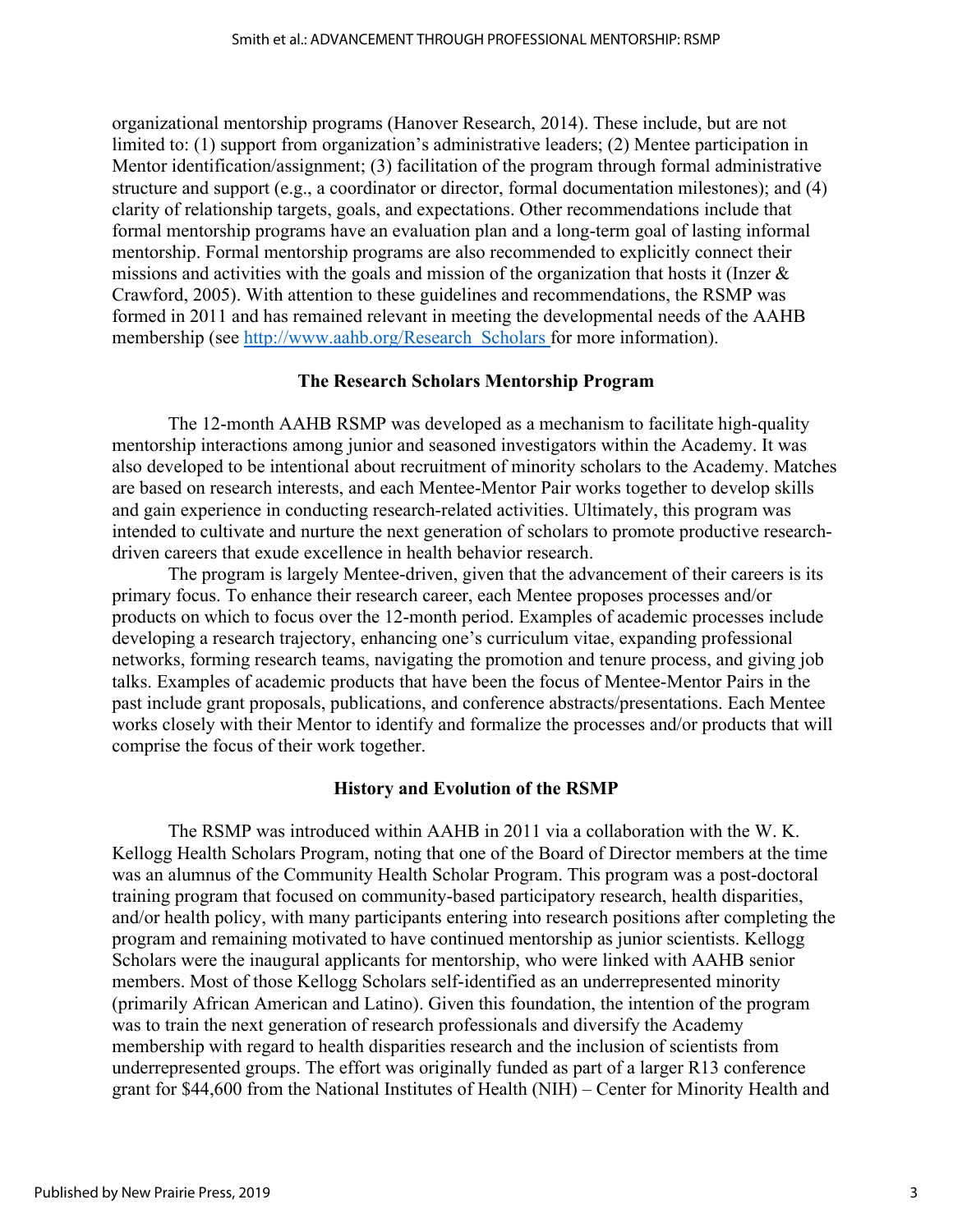Health Disparities (1R13MD005702-01: The Art and Science of Community-based Participatory Research (CBPR): Methods; co-PIs: David W. Seal, PhD & Lisa A. Benz Scott, PhD).

In its inaugural year, there were six Mentee-Mentor Pairs. These Pairs met at the annual conference to log face-to-face mentoring time and continued with long-distance mentoring after the conference. At that time, Mentees were primarily doctoral students and post-doctoral fellows or in their first faculty appointments in tenure-track positions. Each Pair worked on a diverse set of deliverables that were stated in a 12-month mentoring plan. The mentoring plans were submitted to the Mentoring Program Coordinator (an invited position by the AAHB Board) and monitored for completion of milestones, with conference calls involving the Pairs and Mentoring Program Coordinator every few months. Deliverables were designed to fit the Mentee's career stage and result in a research product to advance both the field of inquiry and their career (e.g., submission of an NIH grant, completion of an empirical analysis for publication, preparing for a job talk to land a faculty position). Tasks were uniquely reflective of their needs and aligned with the content expertise of their Mentor.

Following the first Cohort of Mentees, feedback was sought from the participants, and modifications were made to reflect how AAHB could sustain the program without new funds after the grant period ended. After a year of reflection, adaptations were made in that Pairs were both current AAHB members and a reduced conference registration rate (at the student rate for that year) was provided for Mentees who are presenting results of their 12-month Pair at the conference. There was one new Mentee-Mentor Pair in 2013 and there were two new Pairs in 2014. In 2014, both Mentees were Assistant Professors. Thereafter, the program grew substantially to include nine Mentee-Mentor Pairs in 2015, seven Pairs in 2016, six Pairs in 2017, seven Pairs in 2018, and six Pairs in 2019. A total of 44 Mentee-Mentor Pairs have initiated or completed the RSMP to date.

#### **RSMP Application and Matching**

Currently, each year, potential Mentees submit applications to the RSMP Director, who reviews the applications and determines whether or not each applicant is a good candidate for the program. Since 2014, Mentees are usually Assistant Professors, and Mentors are Associate or Full Professors. New Assistant Professor are the ideal RSMP Mentee because they often do not have an official Mentor at their college, despite their expanded role (i.e., teaching, research, and service) and demands to progress towards promotion and tenure. While not strictly prohibited, doctoral students and post-doctoral fellows are not typically considered for the RSMP because they likely have existing Mentors and support through their current role and institution.

The Mentee application drives the matching process. Potential Mentees complete a brief form with personal and professional information, which is complemented by a personal statement about their research interests and anticipated benefits from participating in the RSMP. Applicants also submit their full curriculum vitae. As part of the application, potential Mentees are encouraged to explore the list of Academy members and provide the names of three to five possible Mentors (names are selected based on research match and listed in order of preference). Because Academy membership is based on scholarship, the vetting process of the Mentors is less stringent (i.e., they are known to the Academy and accordingly deemed capable of serving as Mentors). Once determined to be a viable candidate for the RSMP, the Director contacts Academy members named by applicants as possible Mentors to solicit their involvement. After agreeing, both parties are formally notified of their inclusion in the Cohort.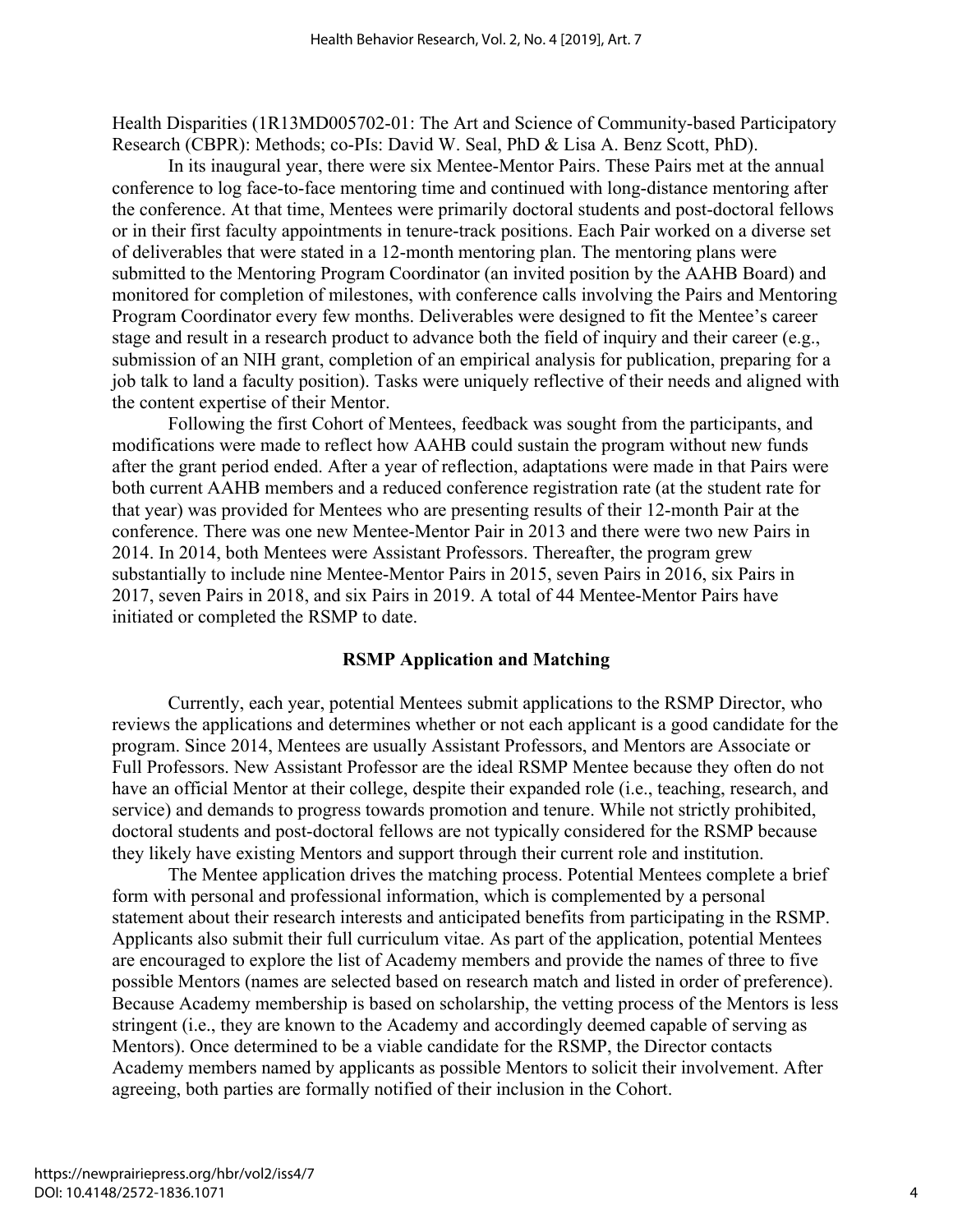# **RSMP Program Components and Implementation**

*Kick-off Call*. Involvement in the RSMP officially begins with an introductory call with all Mentee-Mentor Pairs in the Cohort. Facilitated by the RSMP Director, the call is hosted about one month prior to the annual conference (the AAHB conference commonly occurs in March each year). On the call, the Director provides Cohort members with a history of the program and details about the program expectations as well as associated timelines. Additionally, Cohort members are informed about networking and recognition opportunities that will take place during the conference. The Kick-Off Call is intended to 'set the tone' of the program and garner excitement about the year ahead. It also provides the Director and Cohort members an opportunity to introduce themselves and ask clarifying questions.

*Face-to-Face Meeting*. During the conference, Mentee-Mentor Pairs are encouraged to spend a minimum of four hours together so they can become acquainted on a personal and professional level. As they interact, Cohort Pairs are supposed to initiate conversations about the Mentee's goals for the program, their career trajectory and aspirations, and potential areas of focus (i.e., processes and products) for the forthcoming year. The Pairs document these elements on the official Face-to-Face Form. The four hours spent together can be as a formal/informal one-on-one meeting; however, Cohort Pairs can also accrue interaction during conference poster sessions, meals, receptions, etc. Face-to-Face Forms are submitted to the RSMP Director approximately two weeks after the annual conference.

*Work Plan*. After the conference, each Mentee-Mentor Pair creates an official Work Plan to define the goals, objectives, and overall scope of work for the next 12 months. Work Plans build upon the Face-to-Face Form and challenge Pairs to clearly identify SMART (Specific, Measurable, Achievable, Relevant, Time-bound) objectives (Centers for Disease Control and Prevention, 2015) that coincide with their goals for the 12-month RSMP as well as the primary tasks, actions, and products to be undertaken. Pairs are asked to outline a timeline that indicates important target dates/milestones and describes the communication plan between the Mentee and Mentor. This outline will delineate the frequency of meetings between the Pair (recommended at least monthly), which can be achieved in-person or with the use of telephone or internet-based technology (e.g., based on resources, geographic proximity). It is noted that Work Plans can and will change over the course of the year (this is expected and completely acceptable). Work Plans are submitted to the RSMP Director approximately one month after the annual conference.

*Mid-year Report*. This report is intended for Pairs to report their progress, accomplishments, and challenges mid-way through the 12-month RSMP. In addition to reporting Work Plan progress, Pairs also report any changes or revisions that have been made to their Work Plan and their future plans to accomplish remaining tasks. Mid-year Reports are submitted to the RSMP Director approximately six months after the annual conference.

*Final Report*. This report is submitted at the end of the RSMP and serves as the final update about what the Pairs accomplished over the 12-month period. Pairs report a detailed accounting of the processes and tangible products resulting from the Mentee-Mentor relationship. In addition to reporting their accomplishments, this report gives Pairs an opportunity to reflect about the RSMP experience and provide feedback and 'tips' for successful mentorship relationships. Final Reports are submitted to the RSMP Director approximately two weeks before the next annual conference (the year after initiating the RSMP).

*Recognition*. Because Mentees and Mentors are selected to be included in the RSMP through a competitive process, they are recognized in different ways throughout the 12-month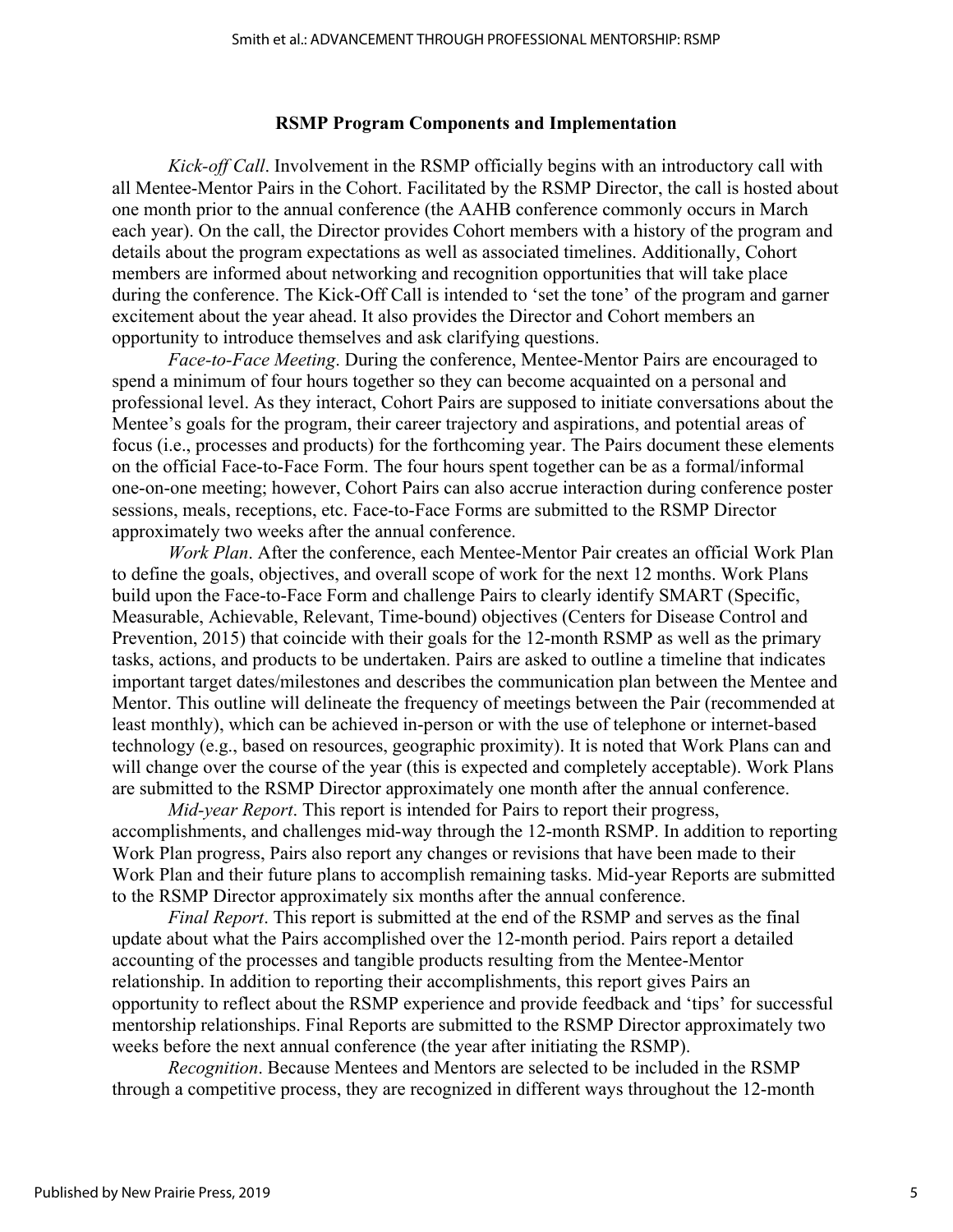program. First, the RSMP Director and Academy President send letters to the Pairs' deans/chairs/supervisors to officially notify them about this prestigious accomplishment. Cohort information is listed on the Academy website and promoted in the AAHB Annual Conference materials. During the Conference, poster presentations of RSMP Pairs are 'flagged' to highlight the program, and Pairs are recognized during an interactive luncheon supported by the Professional Development and Mentorship Council. This luncheon allows Mentees and Mentors to highlight their accomplishments over the past year and engage other Academy members in discussion about mentorship and strategies for successful collaboration. Pairs are also recognized during an Awards Ceremony at the Conference. While not officially part of the RSMP, many of the RSMP Mentees have been nominated for, and/or received, the AAHB Judy K. Black Early Career Research Award. To date, four of the 12 AAHB Judy K. Black Early Career Research Award recipients have been RSMP Mentees (see [https://aahb.org/Awards\\_JKB](https://aahb.org/Awards_JKB) for more information).



*Figure 1.* Flow of the 12-month RSMP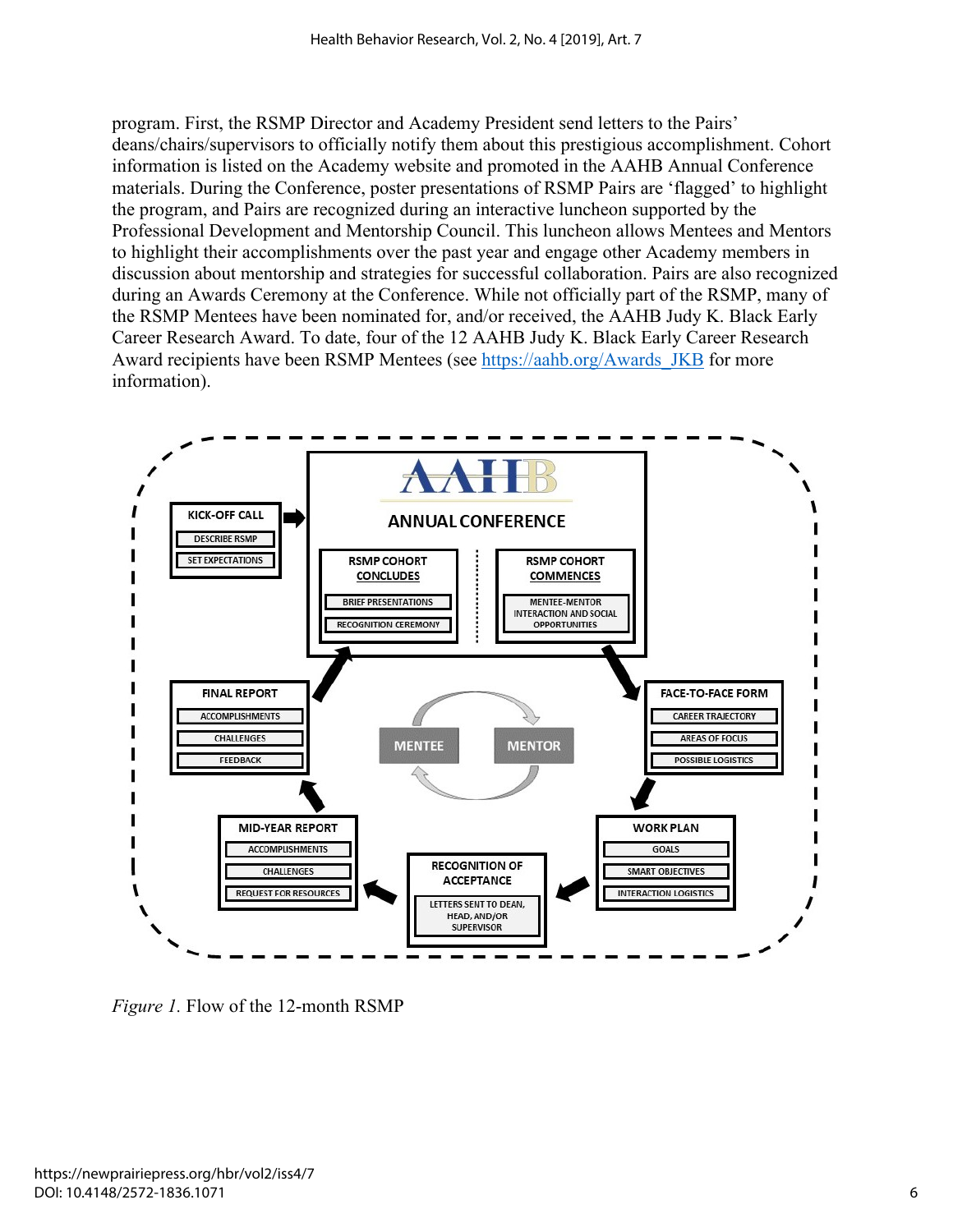#### **RSMP Scholarly Achievements**

Table 1 reports a sample of the scholarly achievements of the RSMP Pairs over time. To date, 44 Pairs have participated in the program, of which 38 have completed the program (i.e., the 2019 Cohort is ongoing). Products developed and submitted by the Pairs during the 12-month mentorship period have included grants  $(n = 21)$ , peer-reviewed manuscripts  $(n = 64)$ , and book chapters ( $n = 2$ ). Additionally, Pairs have collaborated to develop new studies ( $n = 10$ ) and courses  $(n = 1)$ . While additional academic products were generated during the one-year RSMP, only those most commonly reported across Cohorts are presented here.

#### **Implications and Future Directions**

The AAHB RSMP has implications for advancing the careers of early stage health researchers, expanding research productivity and professional networks, and raising the prestige of the Academy through focused mentorship and resulting process and product gains. The RSMP also enhances the AAHB organization itself by attracting new scholars to the Academy and expanding its membership in purposeful ways (e.g., improving diversity). Moreover, the RSMP provides an excellent mechanism for transitioning student and affiliate members into full members of the organization, and ultimately, into Fellows. This may facilitate the sense of community that is potentially unique to small professional organizations like AAHB, and may contribute to the solidity and viability of the organization over time. Mentors can also benefit from RSMP participation in tangible ways, such as showing evidence of their (often interinstitutional) mentorship for promotion, awards, etc. Thus, we suggest that the AAHB RSMP is an example of a successful formal mentorship program being implemented within a small professional organization of health researchers that can form the basis for like programs within other organizations.

It is difficult to imagine a formal mentorship program that would or should not evolve over time to meet the needs of its stakeholders. To that end, the RSMP must consider future directions for its continued development. Such recommendations may also be useful for other organizations attempting to establish a formal mentorship program. First, given the intimate and small nature of AAHB as a professional organization, the RSMP can expand its evaluative processes to follow Mentee-Mentor pairs over a longer time span. A longer evaluation period can help to determine successful mechanisms of transition to an informal, long-term relationship, as well as to obtain a longitudinal picture of the academic processes (e.g., successful Mentee promotion) and products (e.g., grants eventually awarded) that may emerge following the 12 month formal mentorship program. It is worth noting that because the RSMP does not currently incorporate a long-term evaluation component, scholarly achievements (as those reported herein) likely represent an underestimate of output as a result of the program. To ensure better reporting of the RSMP Cohorts (past and future), a systematic tracking mechanism will document more about the RSMP participants' personal (e.g., age, sex, race/ethnicity, sexual orientation) and professional (e.g., manuscripts, grants, conference presentations, awards and AAHB-related achievements, promotion) information as well as their academic products over time. Likewise, greater attention will be paid to process foci and goal achievement during the 12-month RSMP.

Second, recognizing there are various models of mentorship aside from the conventional one-on-one relationship, the RSMP might be expanded to incorporate other models within or beyond the 12-month mentorship period. These might include group mentoring processes, team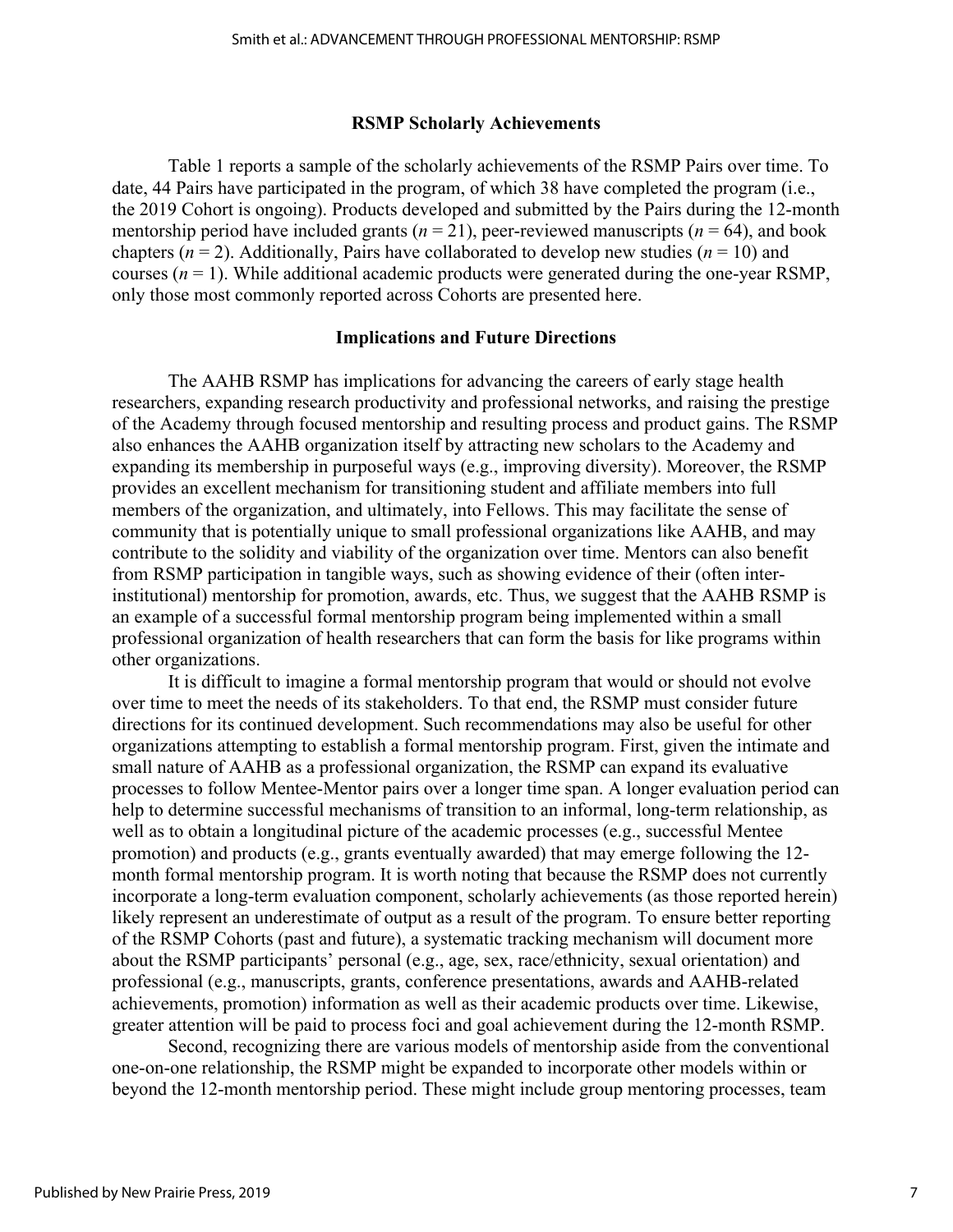# Table 1

# *Products by RSMP Cohort*

|                                                | $2011*$ | $2012*$ | $2013*$ | 2014      | 2015 | 2016     | 2017     | 2018     | $2019**$ | <b>TOTAL</b> |
|------------------------------------------------|---------|---------|---------|-----------|------|----------|----------|----------|----------|--------------|
| <b>Number of Mentee-Mentor Pairs</b>           | b.      | n/a     |         | ി         | 0    |          | n        |          | o        | 44           |
| % Mentees Female***                            | 83%     | n/a     | $100\%$ | 50%       | 56%  | 57%      | 83%      | 71%      | 100%     |              |
| % Mentees Racial/Ethnic Minority***            | 100%    | n/a     | $0\%$   | $0\%$     | 33%  | 43%      | 33%      | 57%      | 33%      |              |
| <b>Products</b>                                |         |         |         |           |      |          |          |          |          |              |
| Grants (written, submitted)                    |         |         |         | $\bigcap$ |      |          |          | ◠        |          | 21           |
| Peer-Reviewed Manuscripts (written, submitted) |         |         |         | $\Omega$  | 16   | 28       | h        | 14       |          | 64           |
| Book Chapters (written, submitted)             |         |         |         | $\Omega$  |      | $\Omega$ | $\theta$ |          |          |              |
| New Studies (initiated)                        |         |         |         | $\theta$  |      | 4        |          |          |          | 10           |
| New Courses (developed)                        |         |         |         | $\Omega$  |      |          | $\Omega$ | $\Omega$ |          |              |

\* Detailed records not available for Cohort

\*\* Cohort currently participating in RSMP; therefore, no data available to date

\*\*\* Estimates for Cohorts with available data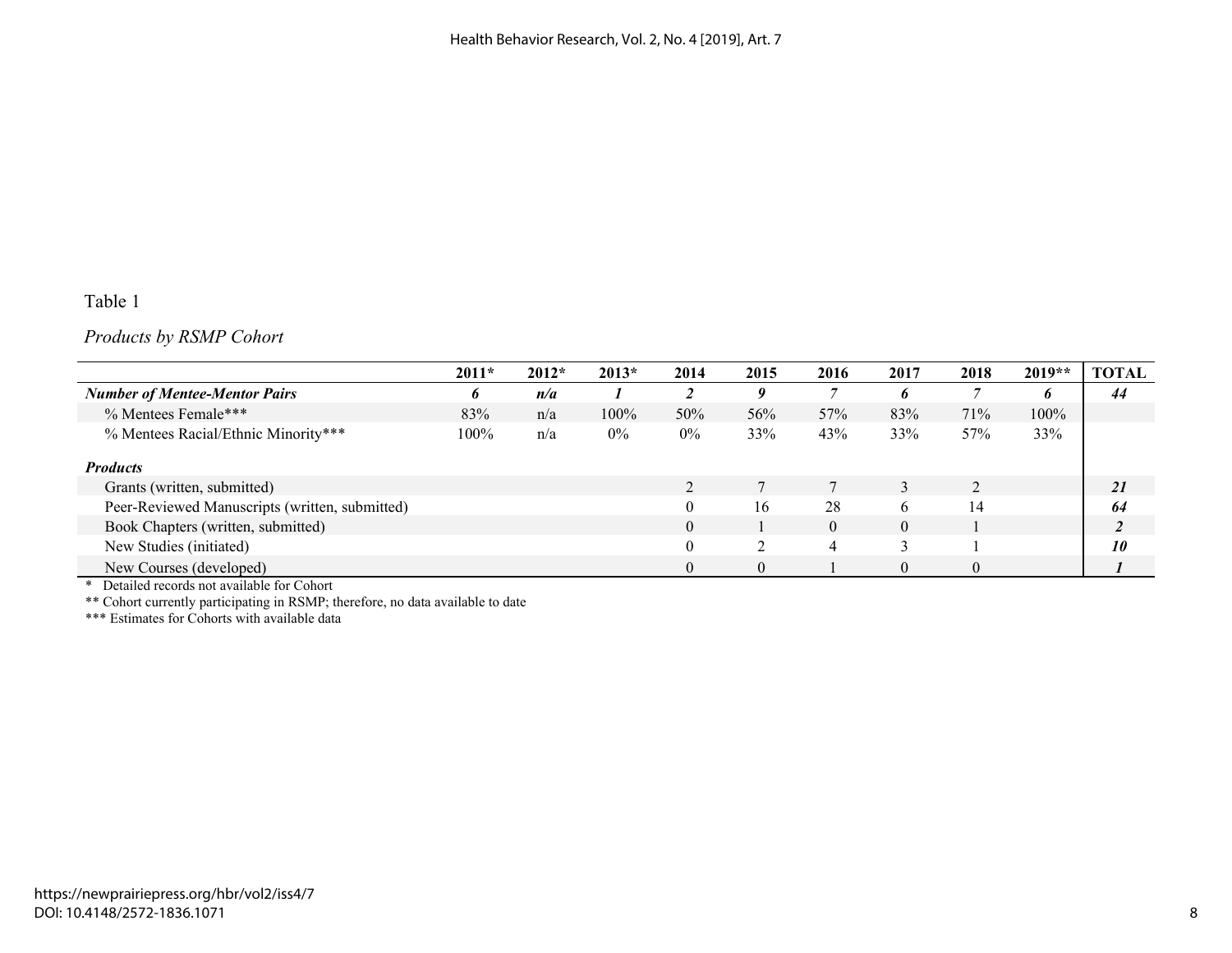mentoring, peer mentoring, transition to informal mentoring, and/or reverse mentoring (Hanover Research, 2014). Indeed, Mentee-Mentor pairs in the RSMP were given the latitude to informally incorporate these approaches into the Work Plans, and some did. For example, one Mentor in the 2015 Cohort served two Mentees and used a group as well as one-on-one format for mentoring. Other expansions include a more formal "cohort approach" that could be used as a supplement to the one-on-one approach for all scholars to engage with a larger pool of scholars for peer mentoring to garner support and facilitate success (Sorcinelli & Yun, 2007). Peer mentorship may be particularly beneficial for gaining collective input about process- (e.g., promotion and tenure applications and approaches, excellence in job talks) versus product-focused goals. Recognizing the value of multiple mentors and lifelong mentorship, other ways to incorporate peer mentoring to a greater extent can include opening the RSMP to all Academy members, despite academic rank or career level (e.g., pair 2 Full Professors). Finally, although Pairs are comprised of Mentees and Mentors, we all can learn a lot from each other. Known as reverse mentoring, this approach recognizes that the Mentee may actually be well-equipped to provide information and advice to the Mentor within specific domains. This is because Mentees and Mentors have unique skills and have the desire/need to expand their toolbox to meet project goals (and an evolving research agenda). For example, a Mentee may know more than their Mentor about emerging data collection technologies, the use of social media for project promotion, or the use of altmetrics to capture the impact of one's work. Additionally, by virtue of a continually expanding field, Mentees who are younger than Mentors may be more likely to be from diverse backgrounds (e.g., with regard to race/ethnicity, sex, gender identity) and therefore well-positioned to share unique knowledge with the Mentor in these areas to promote cross-generational comprehension.

Third, the RSMP might be expanded to include ongoing and required workshops or webinar/trainings for the Mentors in areas critical to mentorship (e.g., mentoring across diversity, evidence-based models of mentorship, resolving conflict) to ensure continual growth and maximize quality to enhance the Mentee experience (Borus, 2013; Wilson-Ahlstrom, Ravindranath, Yohalem, & Tseng, 2017). Likewise, extant resources on mentorship from various sources can be compiled for RSMP Mentors as part of their orientation to the program and their responsibilities.

Fourth, attention to the expansion of supportive resources is always necessary. Additional support for the program could entail financial support for conference attendance to ensure that Mentee-Mentor Pairs can attend the annual meeting that precedes and that concludes their formal 12-month RSMP period. Mechanisms that facilitate the presentation of the Pair's work at annual meetings could be considered (e.g., an award for "most impactful collaboration"). Alternatively, a small stipend for the Mentors' time and effort and his/her work with the Mentee could be considered to facilitate productivity (e.g., for use in paying for open access publication fees, data collection). Historically and as previously indicated, the RSMP has been supported with the aid of external funding. AAHB would be well served to pursue other external funding mechanisms to enhance and improve the RSMP.

In conclusion, AAHB's commitment to mentorship and professional development fueled the development of the RSMP to foster inclusive scholarship, expand membership, and promote productivity. The 12-month RSMP is a model for formal mentorship within small professional organizations in that it facilitates Mentee-Mentor Pairs to enhance their professional and research trajectories through the development of products and execution of processes. Despite the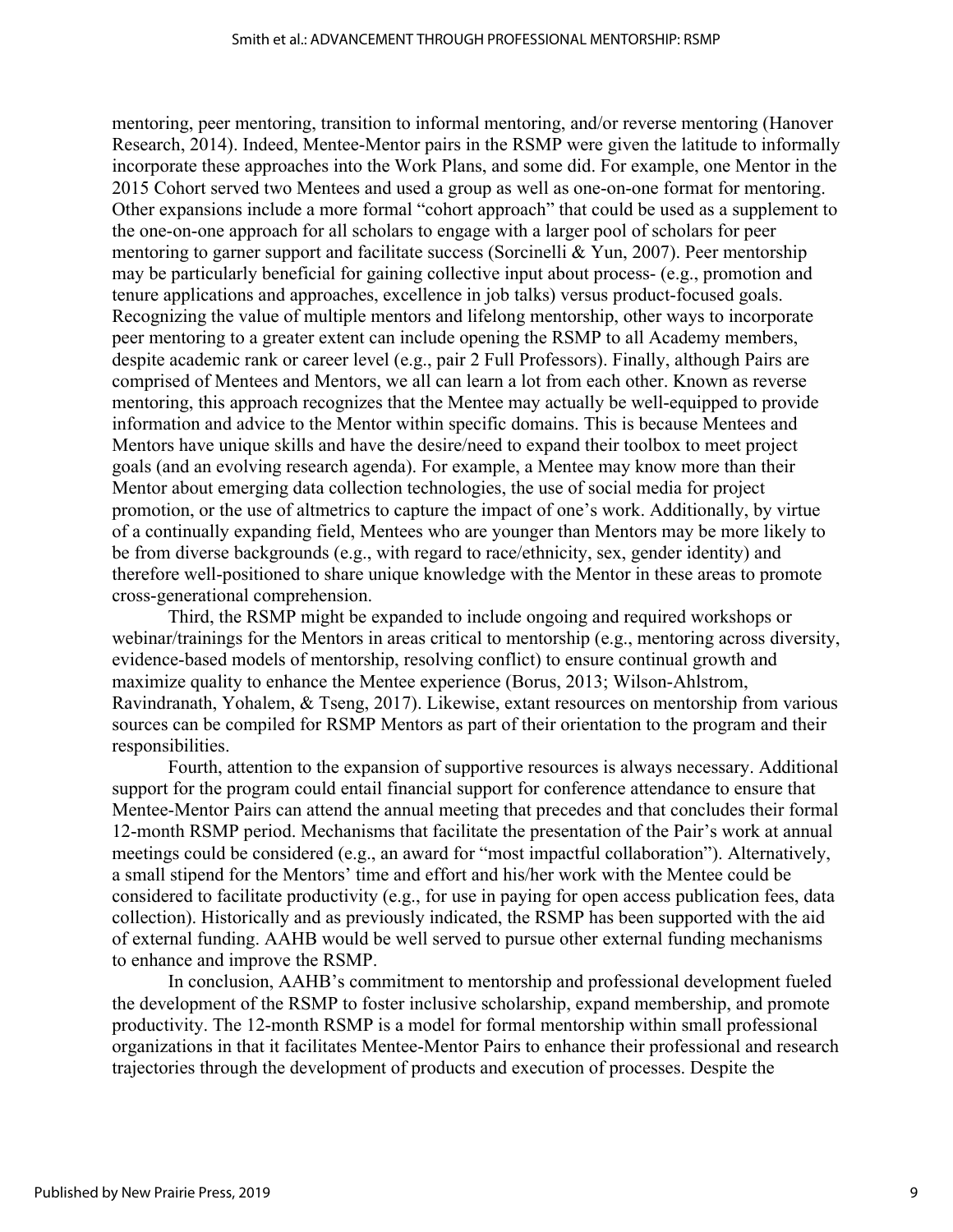successful history of the RSMP over the past years, there are opportunities to evolve the program for maximized impact.

#### **Acknowledgements**

The authors would like to thank the American Academy of Health Behavior for supporting this mentorship initiative to enhance professional development among its members. The authors also recognize the dedication of the past and current Research Scholars Mentorship Program (RSMP) Directors and Cohort members, whose productivity and commitment to health behavior research inspires the field. The authors also thank the home institutions of the Cohort members, which value career development and the scholarship of their employees. Lastly, the authors acknowledge and thank the National Institute for Minority Health and Health Disparities for supporting the inaugural Cohort as part of a R13 Conference Planning Grant (NIH, 1 R13 MD005702-01), and the W.K. Kellogg Foundation's Health Scholars Program for providing templates and assisting with recruiting an initial Cohort of post-doctoral scholars to the RSMP. More information about the RSMP can be found at [http://www.aahb.org/Research\\_Scholars.](http://www.aahb.org/Research_Scholars)

#### **References**

- Beech, B. M., Calles-Escandon, J., Hairston, K. G., Langdon, M. S. E., Latham-Sadler, B. A., & Bell, R. A. (2013). Mentoring programs for underrepresented minority faculty in academic medical centers: A systematic review of the literature. *Academic Medicine: Journal of the Association of American Medical Colleges*, *88*(4), 541-549. <https://doi.org/10.1097/ACM.0b013e31828589e3>
- Borus, J. F. (2013). How to be a good mentor. In L. W. Roberts (Ed.), *The academic medicine handbook: A guide to achievement and fulfillment for academic faculty* (pp. 163-169). New York, NY: Springer.
- Centers for Disease Control and Prevention (2015). Develop SMART objectives. *Public Health Professionals Gateway Resource Kit*. Retrieved from [https://www.cdc.gov/phcommunities/resourcekit/evaluate/smart\\_objectives.html.](https://www.cdc.gov/phcommunities/resourcekit/evaluate/smart_objectives.html)
- Goltz, H. H., & Smith, M. L. (2014). Forming and developing your professional identity: Easy as PI. *Health Promotion Practice*, *15*(6), 785-789. <https://doi.org/10.1177/1524839914541279>
- Hanover Research. (2014, January). Faculty mentoring models and effective practices. Washington, DC: Academy Administration Practice.
- Inzer, L. D., & Crawford, C. B. (2005). A review of formal and informal mentoring: Processes, problems, and design. *Journal of Leadership Education*, *4*(1), 31-50. <https://doi.org/10.12806/V4/I1/TF2>
- Johnson, M. O., & Gandhi, M. (2015). A mentor training program improves mentoring competency for researchers working with early-career investigators from underrepresented backgrounds. *Advances in Health Sciences Education*, *20*(3), 683-689. <https://doi.org/10.1007/s10459-014-9555-z>
- McDermott, R. J., & Glover, E. D. (2010). Formation and early history of The American Academy of Health Behavior. *American Journal of Health Behavior*, *34*(5), 563-572. <https://doi.org/10.5993/AJHB.34.5.6>